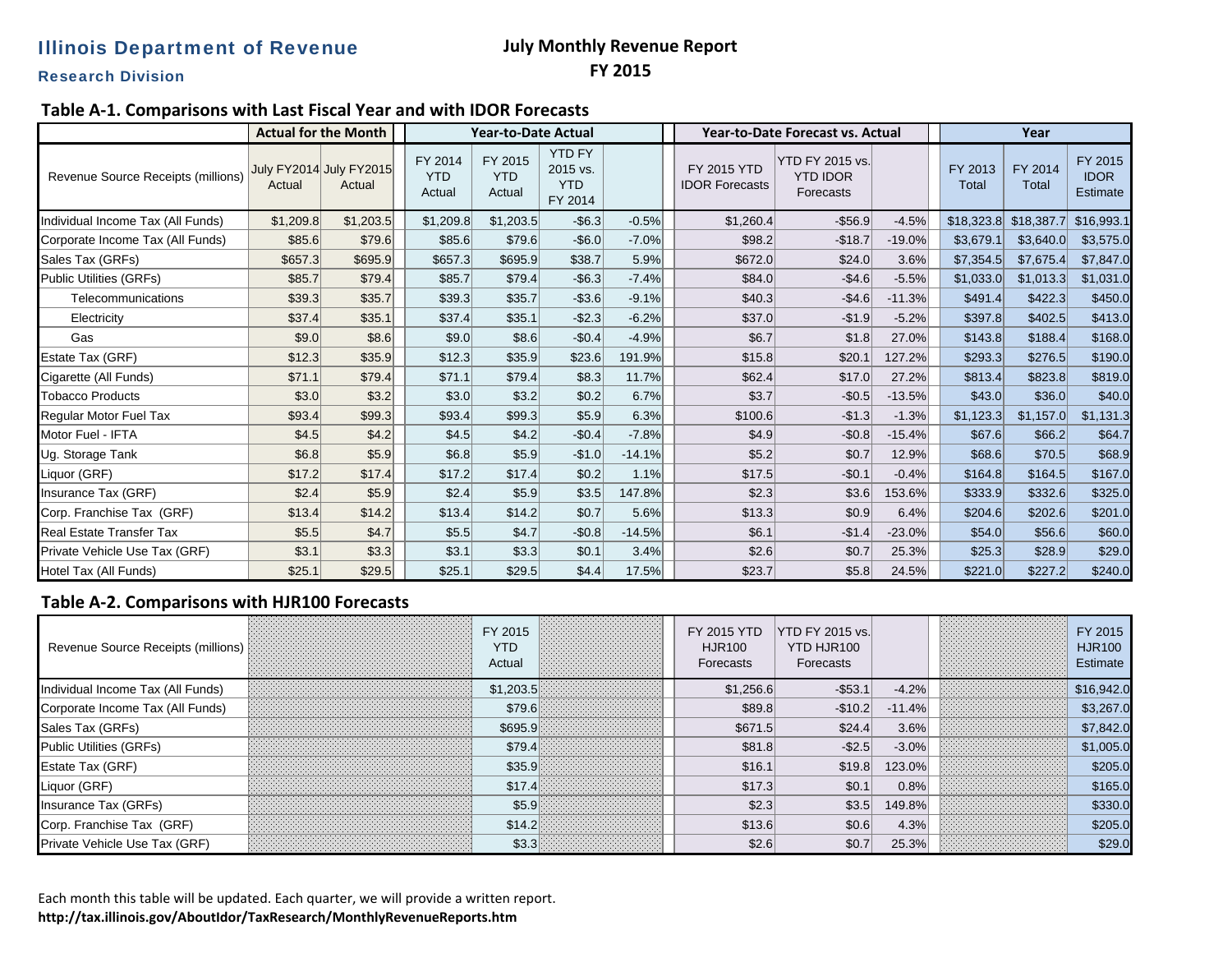# **A Note About Year-To-Date Forecast Comparisons**

Our reports monitor two different sets of revenue forecasts. First, we compare actual receipts to forecasts prepared by the Illinois Department of Revenue (IDOR). Second, we compare actual receipts to forecasts adopted by the Illinois General Assembly. For fiscal year 2015, the General Assembly's adopted forecasts can be found in House Joint Resolution 100 (HJR100).[1](#page-1-0) To explain how IDOR's forecasts and the General Assembly's forecasts could be the same or different, we need to explain how these various forecasts are part of the state's budget process.

The General Assembly must adopt official revenue forecasts for the state operating budget that it enacts each fiscal year. To this end, the General Assembly considers revenue forecasts from multiple sources, such as the Governor's proposed operating budget, which includes forecasts from IDOR, and the Legislature's Commission on Government Forecasting and Accountability (COGFA), which develops its own independent set of forecasts. Any forecasts that the General Assembly does adopt, regardless of the source, become the official revenue forecasts for the enacted state operating budget. This means that tracking actual tax receipts against the General Assembly's adopted forecasts will give our readers an indication of how actual revenue is performing compared to what state government has budgeted for the current fiscal year. If at any point in the fiscal year either IDOR or the General Assembly makes an official revision to a forecast, we will replace the original forecast with the revised forecast.

The report includes HJR100 forecasts only if they correspond to a tax that IDOR forecasts. For example, we will not be including and evaluating forecasts for lottery transfers, federal sources, or interest on state funds and investment because IDOR does not prepare forecasts for these sources. The HJR100 forecasts that we will include are listed below, along with any special comments we have about the comparison in question.

The forecasts in HJR100 are for the full fiscal year only. A monthly breakdown of the forecasts is not provided. We have therefore converted the full-year forecasts in HJR100 into monthly estimates using the same methods we use to convert IDOR's forecasts into monthly estimates. This will enable us to make year-to-date comparisons every month for both sets of forecasts.

All of the forecasts in HJR100 are for general revenue funds only. "General revenue funds" means General Revenue Fund 0001, Common School Special Account Fund 0005, Education Assistance Fund 0007, and Common School Fund 0412. In some cases, we have added amounts from other funds to the HJR100 forecasts to make them comparable to the fund groups that IDOR forecasts, which sometimes includes more than just the general revenue funds. Any adjustments we made are explained below.

• Individual Income Tax

*The HJR100 forecast was published net of deposits into the Income Tax Refund Fund 0278, the Commitment to Human Services Fund 0644, and the Fund for the Advancement of Education 0640. We have added these amounts back in to make the forecast comparable to the gross receipts forecast for* 

<span id="page-1-0"></span><sup>&</sup>lt;sup>1</sup> HJR100, http://www.ilga.gov/legislation/98/HJR/PDF/09800HJ0100.pdf